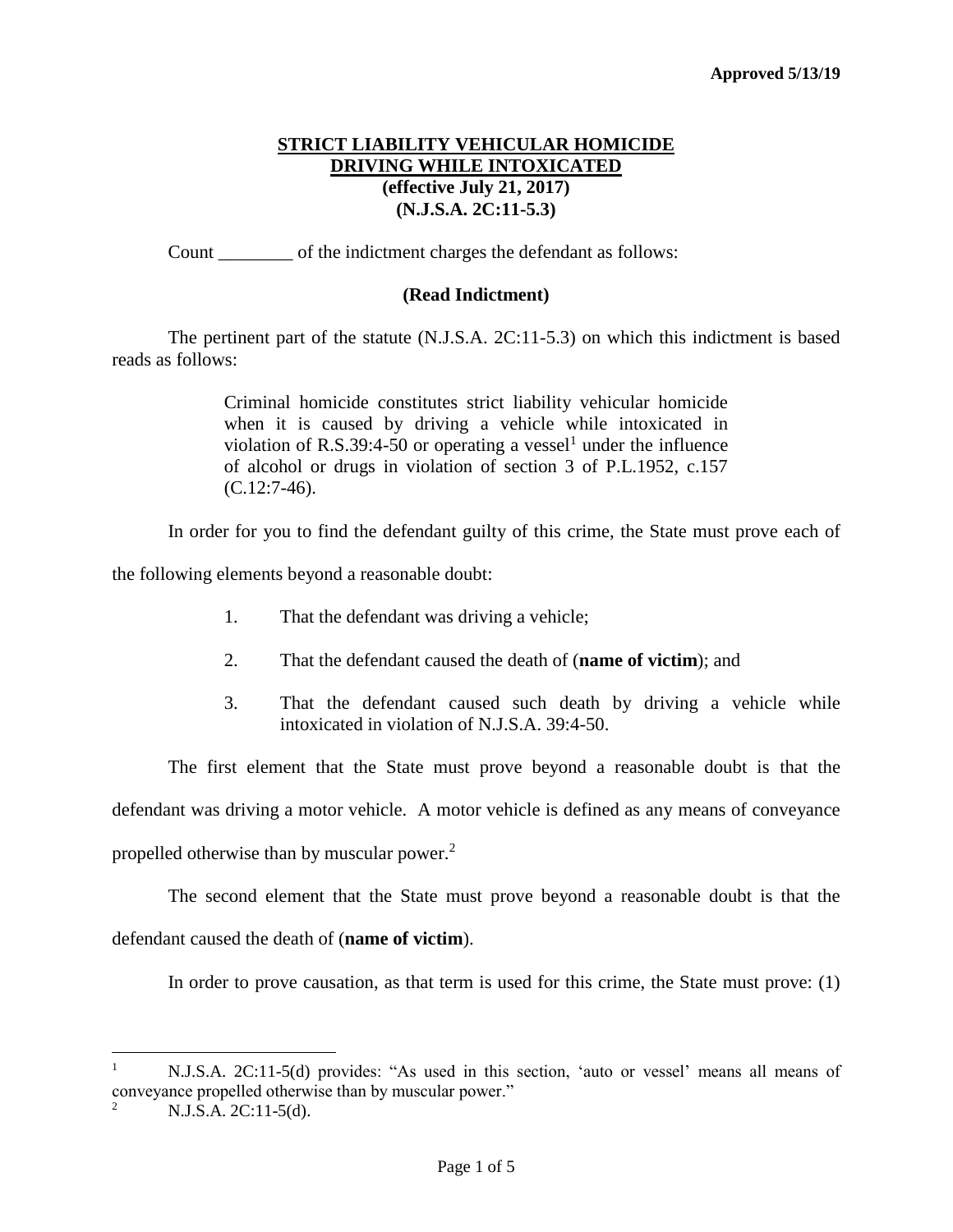that (**name of victim**) would not have died but for defendant's conduct<sup>3</sup>, and (2) that the death was not too remote in its occurrence as to have a just bearing on defendant's liability,<sup>4</sup> or that the death was not too dependent upon the conduct of another person which was unrelated to the defendant's operation of a vehicle as to have a just bearing on the defendant's liability.<sup>5</sup>

**(CHARGE IN APPROPRIATE CASE, IF CAUSATION IS AT ISSUE**. The Court should explain the relationship of the remoteness issue to the facts of the case, if it has not already done so. If the State's and defendant's versions of the facts differ, the charge should include appropriate instructions with respect to each party's position.)

In determining whether the death was not too remote or not too dependent upon the conduct of another person, you should consider, among all other factors suggested by the evidence,<sup>6</sup> whether causes other than the operation of the vehicle contributed to the death, and if so, then the number and nature of such cause or causes.<sup>7</sup> In other words, you should consider whether the State has proven beyond a reasonable doubt that the death did not occur in such an unusual manner that it would be unjust to find the defendant responsible for the death.

### (**CHARGE IN APPROPRIATE CASES)**

Causation may have different definitions depending on the crime charged.<sup>8</sup> You should apply the definition I have given you as to the particular crime being considered, even if it differs from what you have been instructed regarding a different charged offense.

 $\frac{5}{6}$  N.J.S.A. 2C:11-5.3(c)(2)(b).<br>See State y Maldonado 137

<sup>&</sup>lt;sup>3</sup> N.J.S.A. 2C:11-5.3(c)(1).<br><sup>4</sup> N.J.S.A. 2C:11-5.3(c)(2)(

N.J.S.A.  $2C:11-5.3(c)(2)(a)$ .

See State v. Maldonado, 137 N.J. 536, 570 (1994).

<sup>7</sup> Id. at 565.

<sup>8</sup> It should be noted that the causal relationship between conduct and result for violation of this statute codified at N.J.S.A. 2C:2-3(e) is not applicable to this crime. N.J.S.A. 2C:11-5.3(c). Thus, for prosecution of this strict liability crime, it would appear that the State need not prove that death was a probable consequence of the actor's conduct. N.J.S.A. 2C:11-5.3(c).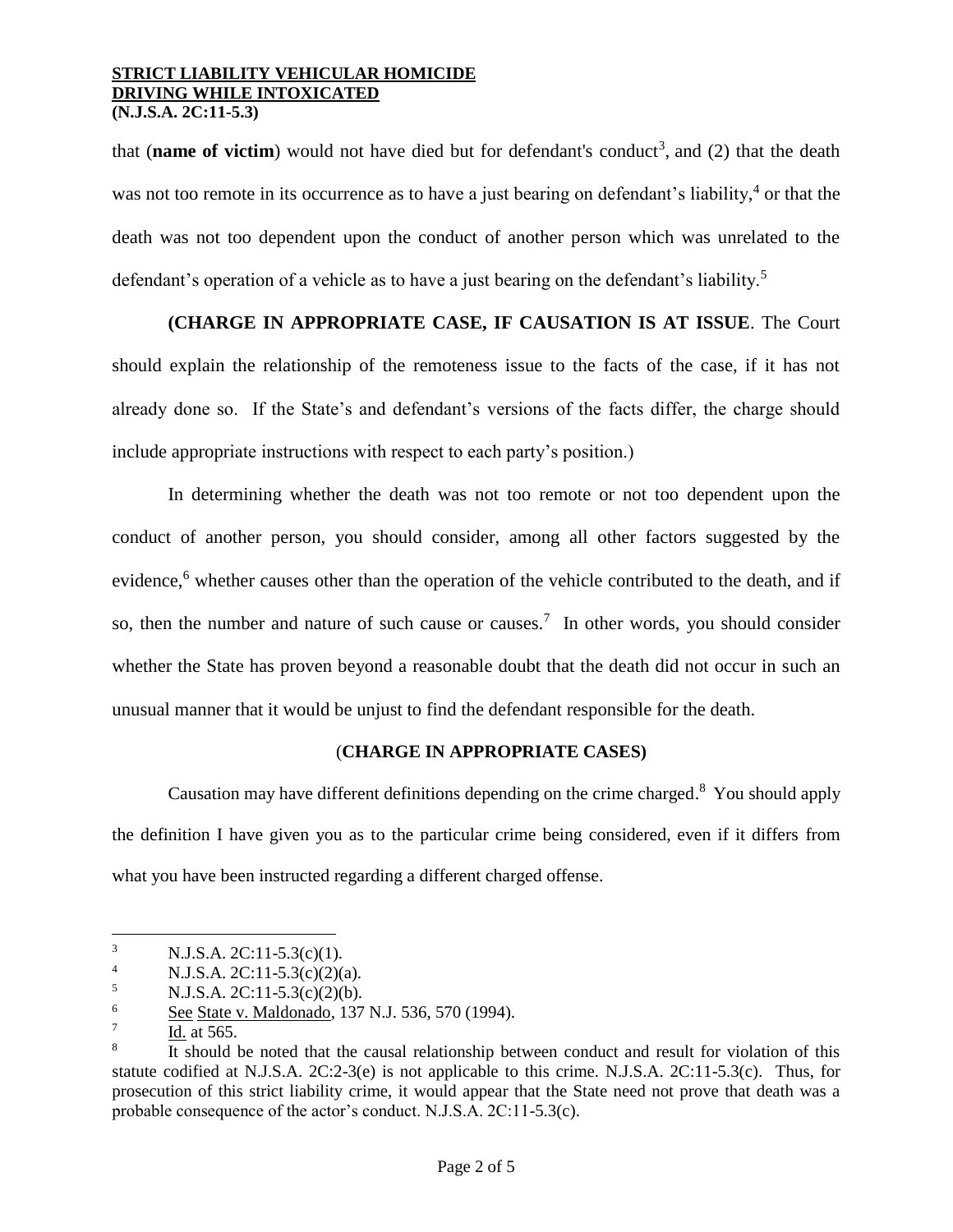**(RESUME MAIN CHARGE)**

It is not a defense to this crime that the decedent contributed to his/her own death by reckless or negligent conduct or operation of a motor vehicle.<sup>9</sup>

# **[NOTE: In cases where Causation - Removal of Life Support is an issue, the jury should be instructed as follows:**

You have heard testimony that on [date], **(insert victim's name)** was taken off life support and that he/she died at some point after this was done. Should you find beyond a reasonable doubt that **(insert victim's name)** died from medical complications that resulted from injuries caused by defendant's actions, the removal of life support, in this case (method of removal), is not an intervening cause that relieves defendant of any criminal liability for those actions.<sup>10</sup> That is, if defendant's actions set in motion **(insert victim's name)** need for life support, without which death would result naturally, then the causal link between defendant's action and the death of **(insert victim's name)** was not broken by an unforeseen, extraordinary act when **(insert victim's name)** was removed from life support and then expired, unless there was an intervening volitional act of another.**]** 11

## **(RESUME MAIN CHARGE)**

The third element that the State must prove beyond a reasonable doubt is that the defendant caused the death of (**name of victim**) by driving a vehicle while intoxicated ("DWI") in violation of N.J.S.A. 39:4-50.

In order for you to find that the defendant violated N.J.S.A. 39:4-50, the State must prove beyond a reasonable doubt that the defendant operated a motor vehicle [or vessel] while under

<sup>&</sup>lt;sup>9</sup> N.J.S.A. 2C:11-5.3(d).<br><sup>10</sup> State v. Polham 176 N.

 $\frac{10}{11}$  State v. Pelham, 176 N.J. 448, 455-56 (2003).

Id. at 467.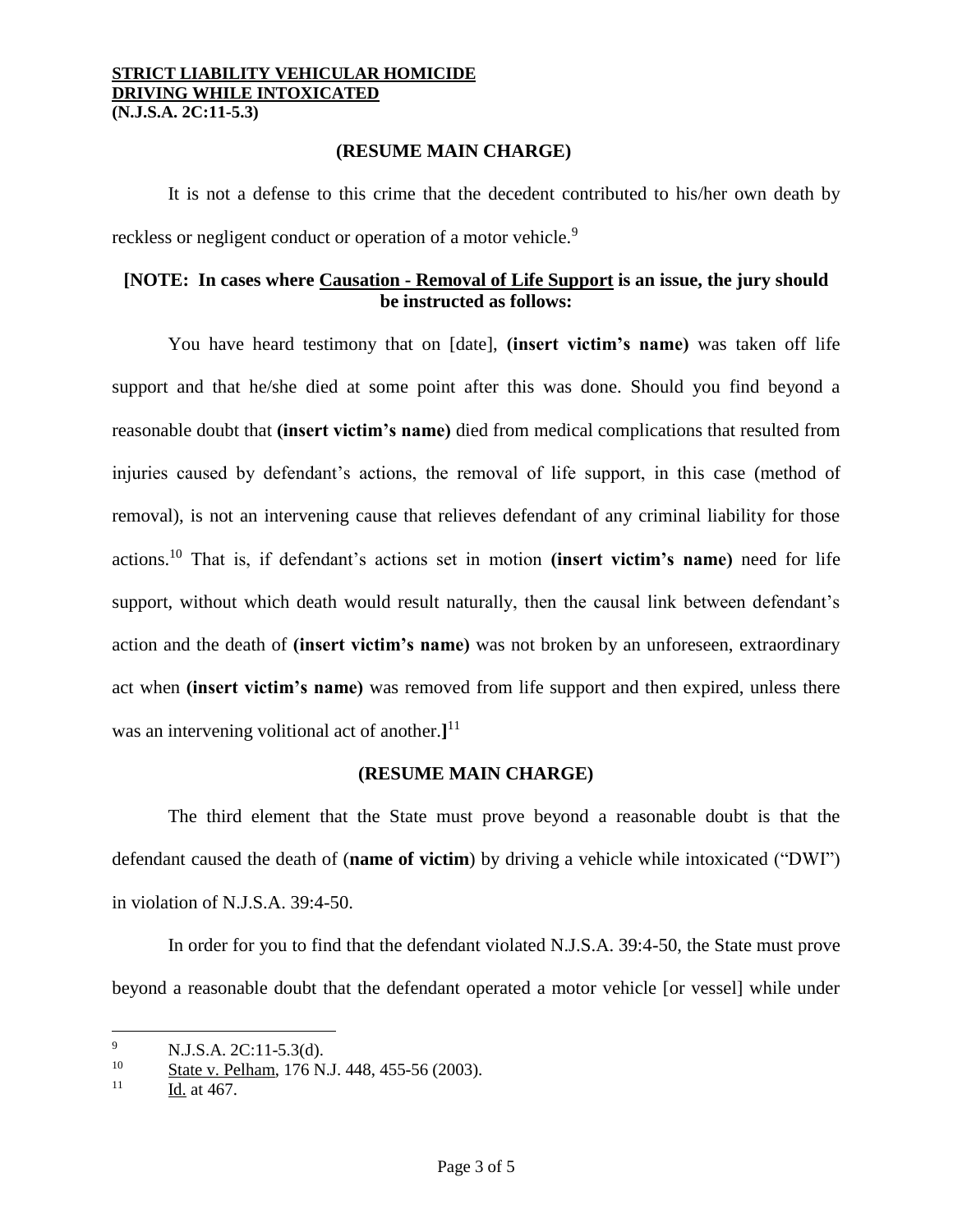the influence of intoxicating liquor, narcotic, hallucinogenic or habit-producing drug; or operated a motor vehicle with a blood alcohol concentration of 0.08% or more by weight of alcohol in his/her blood.

To prove a person guilty of an "under the influence" DWI, the State must establish intoxication based on evidence of a defendant's physical and behavioral characteristics at the time of arrest.<sup>12</sup> This is determined based on the totality of the facts and circumstances observable at the time of the incident. You have (heard testimony/seen video) about certain tests that were performed by the defendant at the request of police. The defendant's performance on those tests are one of the factors to be considered, but should not be relied upon to the exclusion of other factors when determining if the defendant was under the influence of alcohol. "Under the influence" is defined as "a substantial deterioration or diminution of the mental faculties or physical capabilities of a person whether it be due to intoxicating liquor, narcotic, hallucinogenic or habit producing drugs."<sup>13</sup> It is a condition which so affects the judgment or control of a motor vehicle operator as to make it improper for him/her to drive on the highway.<sup>14</sup>

The State can also prove a person guilty of a DWI based on blood alcohol concentration. The State must establish evidence of the results a (blood/breath) test with a blood alcohol concentration of 0.08 or more by weight of alcohol in his/her blood. However, even where (blood/breath) test results are admitted into evidence, the State's burden of proof at the end of the trial is more rigorous than what is required for evidence to be admissible. <sup>15</sup> After hearing all of the testimony and considering all of the admitted exhibits, you ultimately must be persuaded that

 $\frac{12}{13}$  State v. Bealor, 187 N.J. 574 (2006).

State v. Tamburro, 68 N.J. 414, 421 (1975).

<sup>14</sup> Id.

<sup>&</sup>lt;sup>15</sup> State v. Campbell, 436 N.J. Super. 264, 272 (2014).